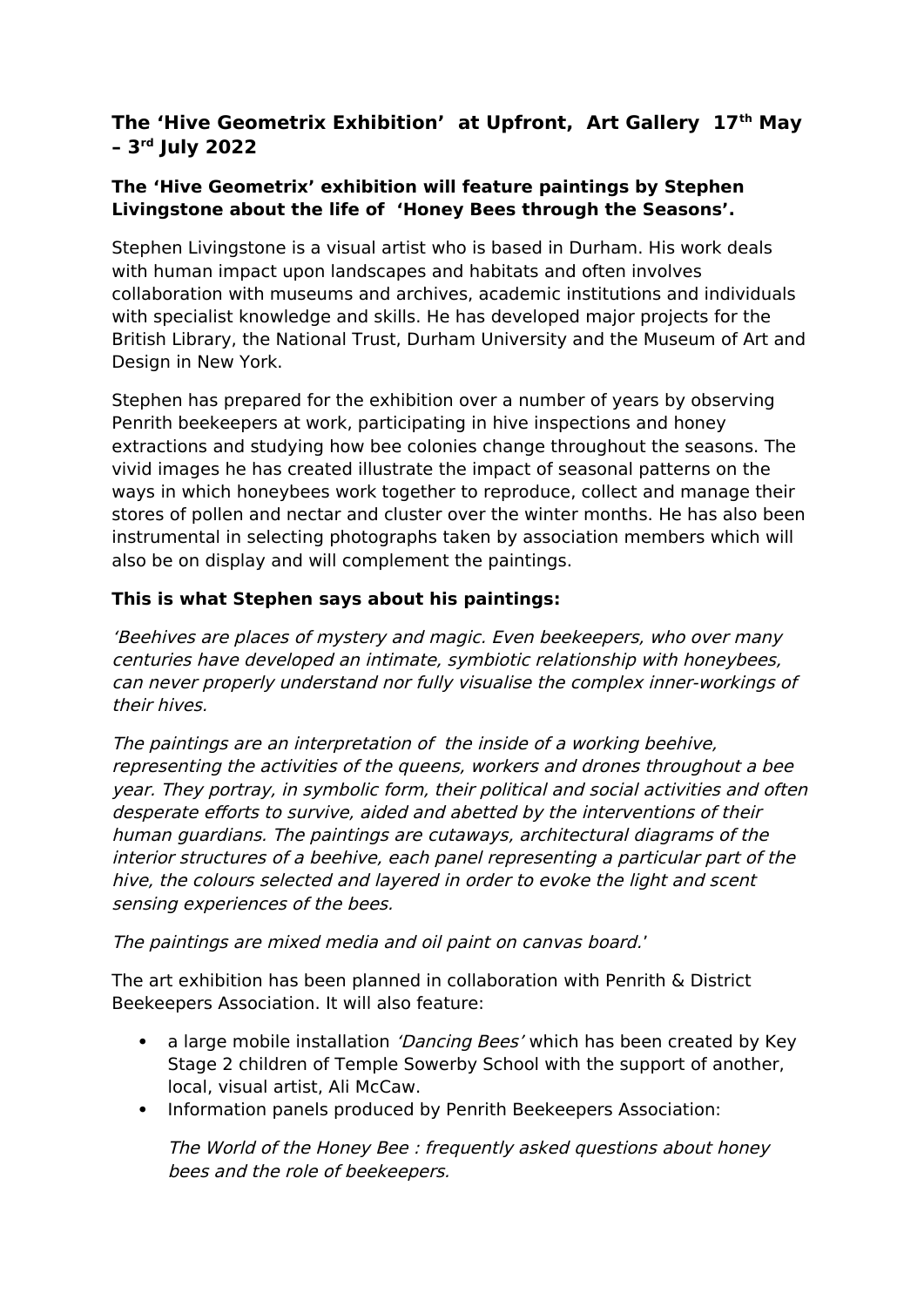During the exhibition the Penrith Beekeepers Association will be running events and activities about bees, developing bee friendly gardens and cooking with honey.

Grants to support the 'Hive Geometric Exhibition' and the other events have been provided by Arts Council England, Penrith Town Council, Persimmon Homes, the Martin Wills Wildlife Maintenance

### **Information about the events that Penrith Beekeepers Association is hosting during the Hive Geometrix Exhibition:**

#### **Bee Hotel Workshops 22nd May + 18th June 2.00.p.m.**

Female Solitary Bees lay their eggs in hollow stems or tubes within the soil. Bee Hotels are designed to replicate these conditions and often made from wooden blocks that have been drilled with deep holes or strips of wood that have been joined together with tubular spaces in between. The Bee Hotel Workshops will provide each family group the opportunity to make a wooden bee hotel that they will be able to take home to hang in their gardens. These are small wooden structures made up from pre-cut wooden strips. Everything needed to assemble them will be provided. Workshops are FREE but each place needs to be prebooked. Only one bee hotel will be available to assemble for each family attending. The sessions will begin with a short introductory talk by Margaret Riches, a Penrith Beekeeper. Information about where to hang the bee hotel and the bees that are likely to use it will be supplied. Please advise us of the number of people in your groups when you reserve your place so that we know how many seats will be required.

## **'Celebrating World Bee Day: Cooking with Honey' with John Crouch at 6.30.p.m. on 20th May.**

#### **£20 per person**

The event will begin in the main puppet theatre auditorium with an Introductory talk about how honey is produced by Margaret Riches, a Penrith beekeeper. This will be followed by a presentation by John Crouch, Cumbria's celebrity chef, about the nutritional value of honey and how it can be used as an ingredient to enhance the texture and flavour of all types of food. While John then returns to the cafe to prepare and serve the tasty light bites that will be available to sample later on, Stephen Livingstone the artist whose paintings of 'Honey Bees through the year' are on display in the gallery will make a presentation about his work. After this, the group will be offered a welcome drink as they move through to the cafe where a selection of tasty bites will have been placed at each table. During the rest of the evening there will be an opportunity to purchase additional drinks at the bar, participate in a 'blind honey tasting' competition and view the Hive Geometrix Exhibition.

**Gardeners ' Question Time on Sunday 19th June 2.30.p.m. £5 per person**